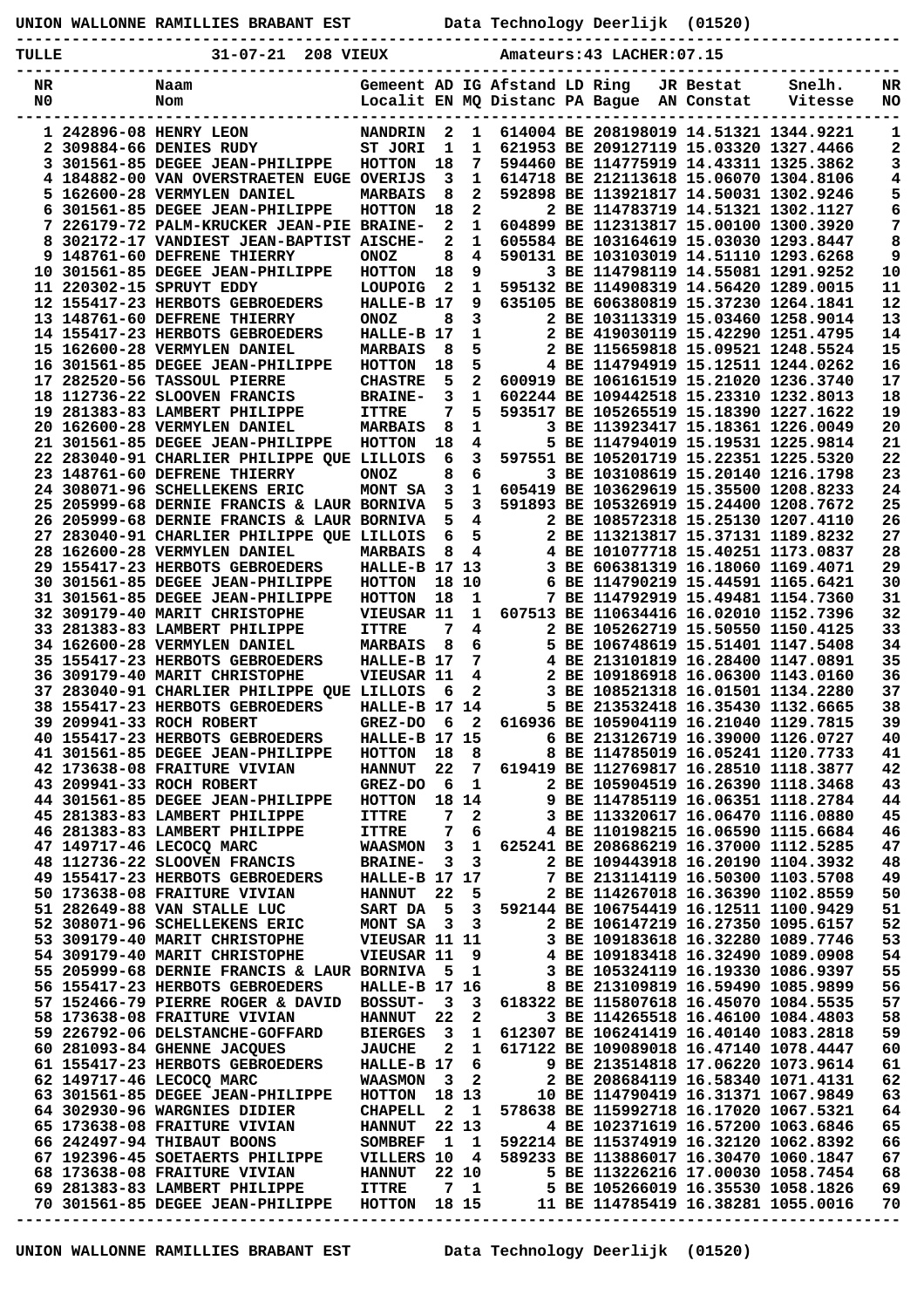| TULLE    | 31-07-21 271 YEARLING                                                          |                                                                 |                      |                     |   | Amateurs: 39 LACHER: 07.15                                                       |                         |                   |          |
|----------|--------------------------------------------------------------------------------|-----------------------------------------------------------------|----------------------|---------------------|---|----------------------------------------------------------------------------------|-------------------------|-------------------|----------|
|          |                                                                                |                                                                 |                      |                     |   |                                                                                  |                         |                   |          |
| NR<br>N0 | Naam<br>Nom                                                                    | Gemeent AD IG Afstand LD Ring<br>Localit EN MQ Distanc PA Bague |                      |                     |   |                                                                                  | JR Bestat<br>AN Constat | Snelh.<br>Vitesse | NR<br>NO |
|          |                                                                                |                                                                 |                      |                     |   |                                                                                  |                         |                   |          |
|          | 1 155417-23 HERBOTS GEBROEDERS                                                 | HALLE-B 17                                                      |                      | 9                   |   | 635105 BE 414966820 15.05150 1350.5688                                           |                         |                   | 1        |
|          | 2 305441-85 MAUCO DAVID                                                        | <b>ON</b>                                                       | 12                   | 7                   |   | 576861 BE 114526320 14.22290 1349.4351                                           |                         |                   | 2        |
|          | 3 155417-23 HERBOTS GEBROEDERS                                                 | HALLE-B 17 15                                                   |                      |                     |   | 2 BE 610956020 15.05570 1348.5614                                                |                         |                   | 3        |
| 4        | 301561-85 DEGEE JEAN-PHILIPPE<br>5 226792-06 DELSTANCHE-GOFFARD                | HOTTON<br>BIERGES 22                                            | 13 10                | $\mathbf{2}$        |   | 594460 BE 101038220 14.38421 1339.7741<br>612307 BE 113706820 15.02079 1310.7803 |                         |                   | 4<br>5   |
|          | 6 301561-85 DEGEE JEAN-PHILIPPE                                                | <b>HOTTON</b>                                                   | 13                   | 6                   |   | 2 BE 101050920 14.50021 1306.4050                                                |                         |                   | 6        |
|          | 7 242896-08 HENRY LEON                                                         | NANDRIN 12                                                      |                      | 3                   |   | 614004 BE 104477520 15.07241 1299.7499                                           |                         |                   | 7        |
|          | 8 242896-08 HENRY LEON                                                         | NANDRIN 12 11                                                   |                      |                     |   | 2 BE 104475820 15.07251 1299.7040                                                |                         |                   | 8        |
|          | <b>9 169551-92 TAYMANS CHRISTIAN</b>                                           | <b>HOEILAA</b>                                                  | 5                    | 5                   |   | 614136 BE 205574120 15.09582 1292.9996                                           |                         |                   | 9        |
|          | 10 155417-23 HERBOTS GEBROEDERS                                                | HALLE-B 17 11                                                   |                      |                     |   | 3 BE 213310720 15.26560 1291.0388                                                |                         |                   | 10       |
|          | 11 242497-94 THIBAUT BOONS<br>12 242497-94 THIBAUT BOONS                       | SOMBREF 26<br>SOMBREF 26                                        |                      | 3<br>7              |   | 592214 BE 301568020 14.54080 1289.8519<br>2 BE 301566220 14.59110 1275.8192      |                         |                   | 11<br>12 |
|          | 13 242896-08 HENRY LEON                                                        | NANDRIN 12                                                      |                      | 9                   |   | 3 BE 104475620 15.16331 1275.0532                                                |                         |                   | 13       |
|          | 14 305441-85 MAUCO DAVID                                                       | <b>ON</b>                                                       | 12                   | 1                   |   | 2 BE 114525520 14.49310 1269.1746                                                |                         |                   | 14       |
|          | 15 242497-94 THIBAUT BOONS                                                     | SOMBREF 26 22                                                   |                      |                     |   | 3 BE 100521520 15.05160 1259.3153                                                |                         |                   | 15       |
|          | 16 242896-08 HENRY LEON                                                        | NANDRIN 12 10                                                   |                      |                     |   | 4 BE 104477120 15.23091 1257.8140                                                |                         |                   | 16       |
|          | 17 102222-81 HAZAERT KAMIEL                                                    | NEERIJS 11                                                      |                      | 7                   |   | 619749 BE 202096320 15.29350 1253.0730                                           |                         |                   | 17       |
|          | 18 242896-08 HENRY LEON<br>19 282622-61 STIENS-SAMPERS                         | NANDRIN 12<br><b>LEMBEEK</b>                                    | $\mathbf{2}$         | 4<br>1              |   | 5 BE 102401120 15.25041 1252.8947<br>601507 BE 114782720 15.15570 1250.6643      |                         |                   | 18<br>19 |
|          | 20 226179-72 PALM-KRUCKER JEAN-PIE BRAINE-                                     |                                                                 | $\mathbf{2}$         | $\mathbf{2}$        |   | 604899 BE 113579820 15.19290 1248.5445                                           |                         |                   | 20       |
|          | 21 149717-46 LECOCO MARC                                                       | <b>WAASMON</b>                                                  | 8                    | 3                   |   | 625241 BE 204784120 15.36270 1246.8661                                           |                         |                   | 21       |
|          | 22 301561-85 DEGEE JEAN-PHILIPPE                                               | <b>HOTTON</b>                                                   | 13                   | 7                   |   | 3 BE 101051020 15.14361 1239.4869                                                |                         |                   | 22       |
|          | 23 184882-00 VAN OVERSTRAETEN EUGE OVERIJS                                     |                                                                 | - 8                  | 3                   |   | 614718 BE 205621520 15.31310 1238.0612                                           |                         |                   | 23       |
|          | 24 242896-08 HENRY LEON<br>25 306107-72 T.M.T.LOFT                             | NANDRIN 12                                                      |                      | 7<br>8              |   | 6 BE 104477020 15.31371 1236.3700<br>614383 BE 205705220 15.33420 1231.9691      |                         |                   | 24<br>25 |
|          | 26 242896-08 HENRY LEON                                                        | HOEILAA 13<br>NANDRIN 12                                        |                      | 8                   |   | 7 BE 102402020 15.36211 1224.6972                                                |                         |                   | 26       |
|          | 27 309884-66 DENIES RUDY                                                       | ST JORI                                                         | 3                    | 3                   |   | 621953 BE 205483420 15.43390 1222.7524                                           |                         |                   | 27       |
|          | 28 305441-85 MAUCQ DAVID                                                       | ON                                                              | 12 11                |                     |   | 3 BE 114524020 15.09000 1217.0063                                                |                         |                   | 28       |
|          | 29 242896-08 HENRY LEON                                                        | NANDRIN 12                                                      |                      | 1                   |   | 8 BE 102571120 15.40341 1214.4827                                                |                         |                   | 29       |
|          | 30 226792-06 DELSTANCHE-GOFFARD                                                | BIERGES 22                                                      |                      | 3                   |   | 2 BE 113700920 15.40010 1212.4491                                                |                         |                   | 30       |
|          | 31 301561-85 DEGEE JEAN-PHILIPPE<br>32 283040-91 CHARLIER PHILIPPE QUE LILLOIS | <b>HOTTON</b>                                                   | 13 <sup>7</sup><br>5 | 12<br>3             |   | 4 BE 101040420 15.26281 1209.5591<br>597551 BE 113847420 15.30071 1206.8852      |                         |                   | 31<br>32 |
|          | 33 162600-28 VERMYLEN DANIEL                                                   | <b>MARBAIS</b>                                                  | 4                    | 3                   |   | 592898 BE 110431020 15.26291 1206.3400                                           |                         |                   | 33       |
|          | 34 101363-95 DERYCKE CHRISTIAN                                                 | <b>BRAINE-</b>                                                  | 9                    | 8                   |   | 604982 BE 114836520 15.37349 1203.7486                                           |                         |                   | 34       |
|          | 35 305441-85 MAUCQ DAVID                                                       | ON                                                              | $12 \overline{ }$    | 3                   |   | 4 BE 114523720 15.15520 1199.6278                                                |                         |                   | 35       |
|          | 36 155417-23 HERBOTS GEBROEDERS                                                | HALLE-B 17                                                      |                      | 4                   |   | 4 BE 213330120 16.04360 1199.2164                                                |                         |                   | 36       |
|          | 37 169551-92 TAYMANS CHRISTIAN<br>38 301561-85 DEGEE JEAN-PHILIPPE             | <b>HOEILAA</b><br><b>HOTTON</b>                                 | - 5<br>13            | 2<br>5              |   | 2 BE 205571620 15.47161 1198.8561<br>5 BE 101039320 15.31331 1197.1765           |                         |                   | 37<br>38 |
|          | <b>39 242896-08 HENRY LEON</b>                                                 | NANDRIN 12                                                      |                      | 6                   | 9 | BE 104477220 15.48561 1194.7114                                                  |                         |                   | 39       |
|          | 40 226792-06 DELSTANCHE-GOFFARD                                                | BIERGES 22 14                                                   |                      |                     |   | 3 BE 113703220 15.48140 1193.0383                                                |                         |                   | 40       |
|          | 41 184882-00 VAN OVERSTRAETEN EUGE OVERIJS                                     |                                                                 | - 8                  | 4                   |   | 2 BE 205621420 15.51170 1190.6602                                                |                         |                   | 41       |
|          | 42 155417-23 HERBOTS GEBROEDERS                                                | HALLE-B 17                                                      |                      | 8                   |   | 5 BE 213325120 16.09250 1188.4079                                                |                         |                   | 42       |
|          | 43 102222-81 HAZAERT KAMIEL<br>44 155417-23 HERBOTS GEBROEDERS                 | NEERIJS 11<br>HALLE-B 17 17                                     |                      | 6                   |   | 2 BE 202091220 15.56340 1188.2450<br>6 BE 506824020 16.10430 1185.5241           |                         |                   | 43<br>44 |
|          | 45 102222-81 HAZAERT KAMIEL                                                    | NEERIJS 11 10                                                   |                      |                     |   | 3 BE 202099120 15.57470 1185.4796                                                |                         |                   | 45       |
|          | 46 309179-40 MARIT CHRISTOPHE                                                  | VIEUSAR 12                                                      |                      | 5                   |   | 607513 BE 113383020 15.48170 1183.5822                                           |                         |                   | 46       |
|          | 47 305441-85 MAUCO DAVID                                                       | ON.                                                             | 12                   | 4                   |   | 5 BE 114525220 15.22390 1182.9406                                                |                         |                   | 47       |
|          | 48 306107-72 T.M.T.LOFT                                                        | HOEILAA 13                                                      |                      | 9                   |   | 2 BE 205711320 15.54270 1182.7568                                                |                         |                   | 48       |
|          | 49 281772-84 HAUTIER ETIENNE ET GU BAULERS 11<br>50 281269-66 MOERENHOUT C & E | HOEILAA 2                                                       |                      | 6<br>$\overline{2}$ |   | 594661 BE 113877320 15.38240 1181.2892<br>613978 BE 205753320 15.57290 1175.1150 |                         |                   | 49<br>50 |
|          | 51 226792-06 DELSTANCHE-GOFFARD                                                | BIERGES 22 18                                                   |                      |                     |   | 4 BE 113700820 15.57260 1172.0290                                                |                         |                   | 51       |
|          | 52 155417-23 HERBOTS GEBROEDERS                                                | HALLE-B 17                                                      |                      | 2                   |   | 7 BE 213342720 16.17240 1170.9163                                                |                         |                   | 52       |
|          | 53 301561-85 DEGEE JEAN-PHILIPPE                                               | <b>HOTTON</b>                                                   | 13                   | 9                   |   | 6 BE 101031820 15.43481 1168.3531                                                |                         |                   | 53       |
|          | 54 301561-85 DEGEE JEAN-PHILIPPE                                               | <b>HOTTON</b>                                                   | 13                   | 8                   |   | 7 BE 101040220 15.43491 1168.3148                                                |                         |                   | 54       |
|          | 55 226792-06 DELSTANCHE-GOFFARD<br>56 242497-94 THIBAUT BOONS                  | BIERGES 22 12                                                   |                      |                     |   | 5 BE 113703420 16.01510 1162.2037<br>4 BE 301566320 15.44590 1161.2419           |                         |                   | 55<br>56 |
|          | 57 242497-94 THIBAUT BOONS                                                     | SOMBREF 26<br>SOMBREF 26 11                                     |                      | 9                   |   | 5 BE 301567520 15.46140 1158.4026                                                |                         |                   | 57       |
|          | 58 184882-00 VAN OVERSTRAETEN EUGE OVERIJS                                     |                                                                 | - 8                  | $\mathbf{2}$        |   | 3 BE 205622020 16.07060 1155.2678                                                |                         |                   | 58       |
|          | 59 306107-72 T.M.T.LOFT                                                        | HOEILAA 13 11                                                   |                      |                     |   | 3 BE 205701420 16.07370 1153.5182                                                |                         |                   | 59       |
|          | 60 226792-06 DELSTANCHE-GOFFARD                                                | <b>BIERGES 22</b>                                               |                      | 8                   |   | 6 BE 113702820 16.07000 1150.9530                                                |                         |                   | 60       |
|          | 61 101363-95 DERYCKE CHRISTIAN                                                 | <b>BRAINE-</b>                                                  | - 9                  | 5                   |   | 2 BE 113569420 16.01569 1148.0860                                                |                         |                   | 61       |
|          | 62 309179-40 MARIT CHRISTOPHE<br>63 242497-94 THIBAUT BOONS                    | VIEUSAR 12<br>SOMBREF 26 14                                     |                      | 1                   |   | 2 BE 113376420 16.04170 1147.8030<br>6 BE 100522320 15.54220 1140.2619           |                         |                   | 62<br>63 |
|          | 64 302172-17 VANDIEST JEAN-BAPTIST AISCHE-                                     |                                                                 | $\overline{4}$       | $\mathbf{1}$        |   | 605584 BE 100153620 16.07500 1136.5355                                           |                         |                   | 64       |
|          | 65 309179-40 MARIT CHRISTOPHE                                                  | VIEUSAR 12 12                                                   |                      |                     |   | 3 BE 113384920 16.10130 1135.0786                                                |                         |                   | 65       |
|          | 66 309884-66 DENIES RUDY                                                       | ST JORI                                                         | 3                    | 1                   |   | 2 BE 205482720 16.23180 1134.3297                                                |                         |                   | 66       |
|          | 67 311104-25 DE NORRE COLLIN LIONE RANSART                                     |                                                                 | 5                    | 1                   |   | 581288 BE 101363520 15.47310 1134.1836                                           |                         |                   | 67       |
|          | 68 199848-28 HAUBRUGE J.P.ET M<br>69 162600-28 VERMYLEN DANIEL                 | <b>WALHAIN</b><br><b>MARBAIS</b>                                | 8<br>4               | $\mathbf{2}$<br>1   |   | 604122 BE 112720520 16.10270 1128.2510<br>2 BE 110431120 16.01341 1125.9659      |                         |                   | 68<br>69 |
|          | 70 155417-23 HERBOTS GEBROEDERS                                                | HALLE-B 17 10                                                   |                      |                     |   | 8 BE 615481220 16.39560 1124.2123                                                |                         |                   | 70       |
|          | 71 155417-23 HERBOTS GEBROEDERS                                                | HALLE-B 17 13                                                   |                      |                     |   | 9 BE 213307020 16.40010 1124.0465                                                |                         |                   | 71       |
|          | 72 305441-85 MAUCO DAVID                                                       | ON                                                              | 12                   | 6                   |   | 6 BE 114527420 15.50280 1119.1044                                                |                         |                   | 72       |
|          | 73 281383-83 LAMBERT PHILIPPE<br>74 242896-08 HENRY LEON                       | <b>ITTRE</b><br>NANDRIN 12 2                                    | 2                    | $\mathbf 1$         |   | 593517 BE 113827120 16.06380 1116.4029<br>10 BE 102573620 16.25081 1116.0970     |                         |                   | 73<br>74 |
|          |                                                                                |                                                                 |                      |                     |   |                                                                                  |                         |                   |          |